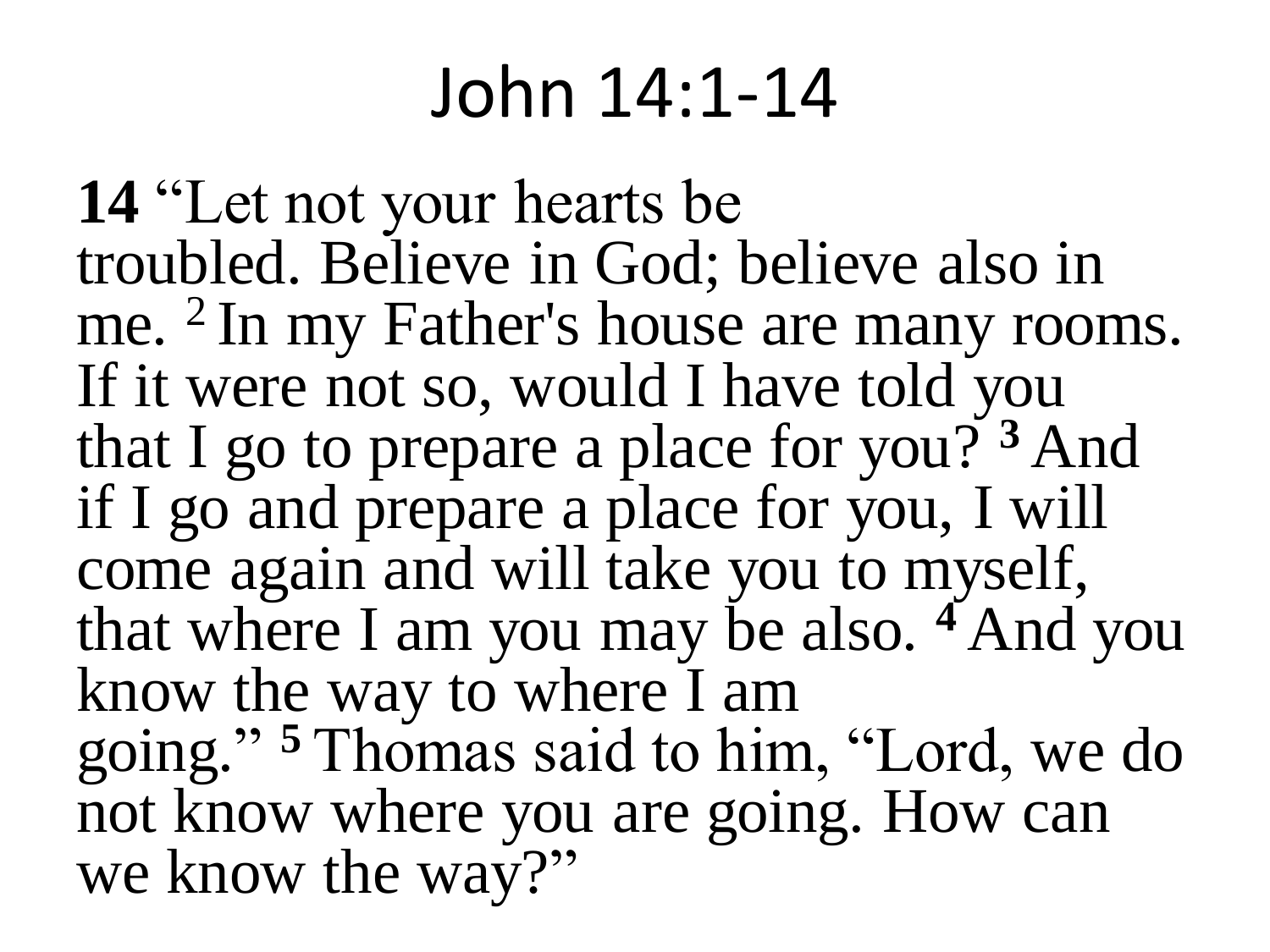## John 14:1-14 (cont'd)

**<sup>6</sup>**Jesus said to him, "I am the way, and the truth, and the life. No one comes to the Father except through me. **<sup>7</sup>** If you had known me, you would have known my Father also. From now on you do know him and have seen him." **<sup>8</sup>** Philip said to him, "Lord, show us the Father, and it is enough for us." **<sup>9</sup>** Jesus said to him, "Have I been with you so long, and you still do not know me, Philip? Whoever has seen me has seen the Father. How can you say, 'Show us the Father'?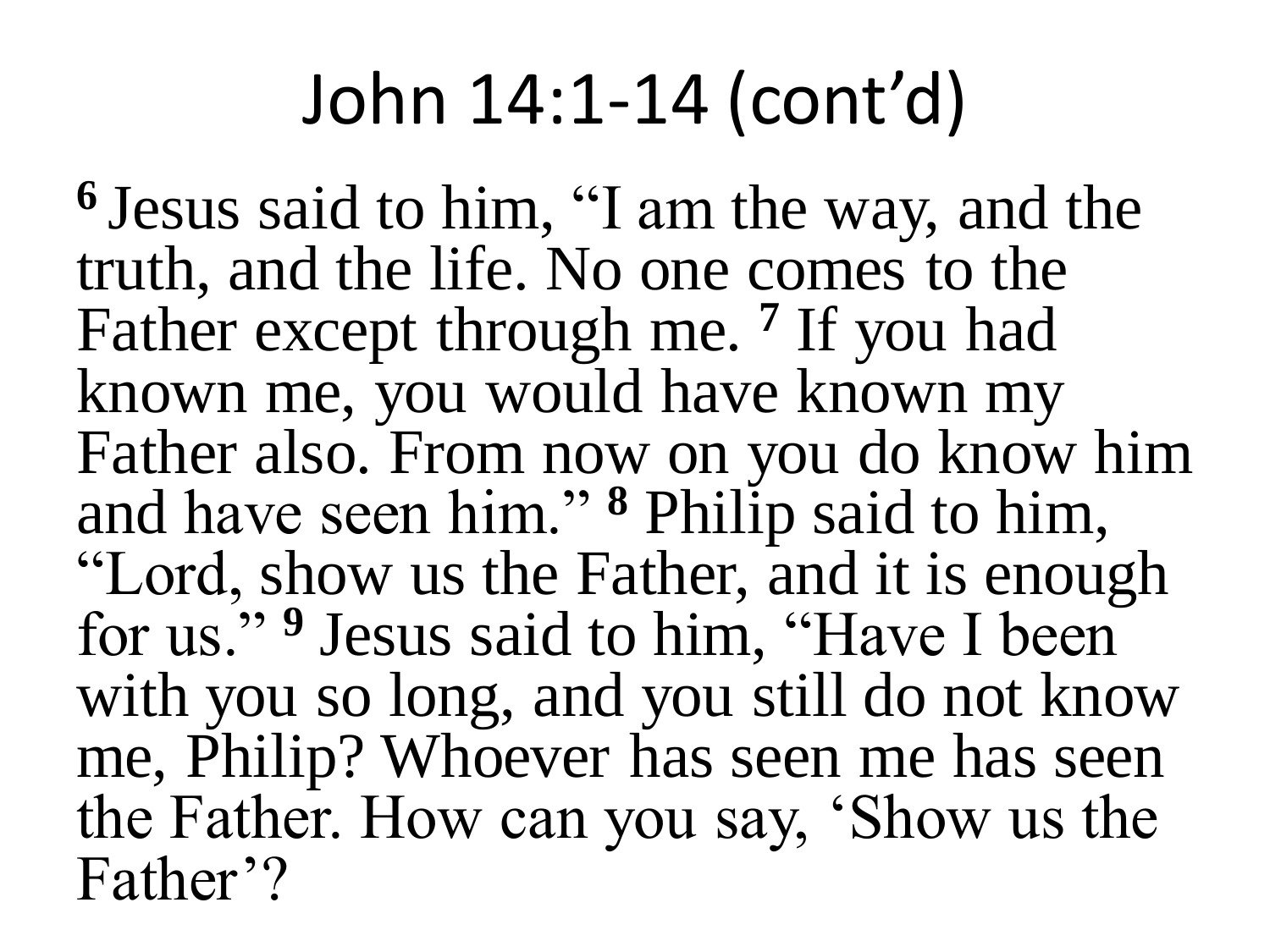## John 14:1-14 (cont'd)

**<sup>10</sup>** Do you not believe that I am in the Father and the Father is in me? The words that I say to you I do not speak on my own authority, but the Father who dwells in me does his works. **<sup>11</sup>** Believe me that I am in the Father and the Father is in me, or else believe on account of the works themselves. **<sup>12</sup>** "Truly, truly, I say to you, whoever believes in me will also do the works that I do; and greater works than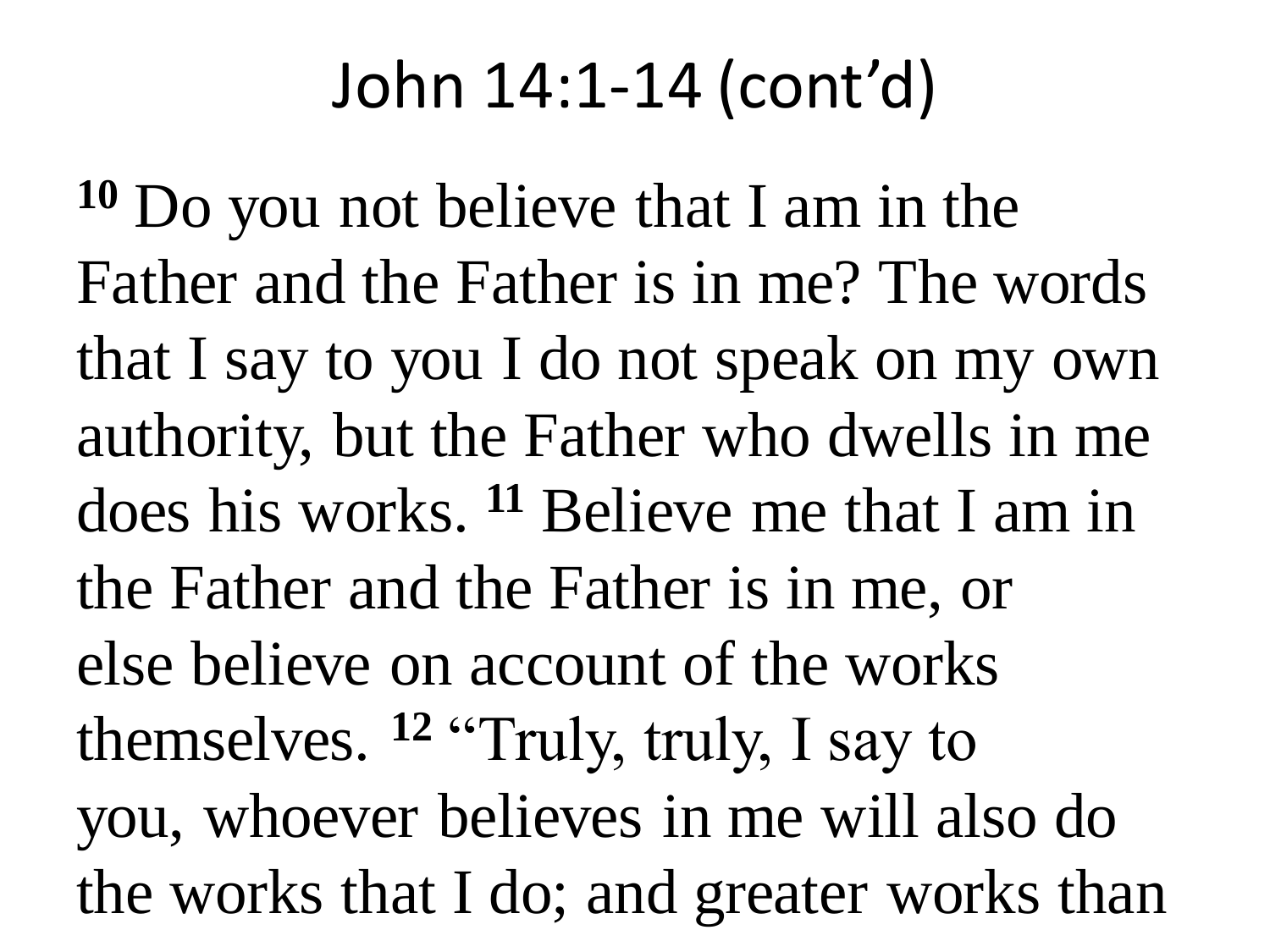## John 14:1-14 (cont'd)

these will he do, because I am going to the Father. **<sup>13</sup>** Whatever you ask in my name, this I will do, that the Father may be glorified in the Son. **<sup>14</sup>** If you ask me anything in my name, I will do it.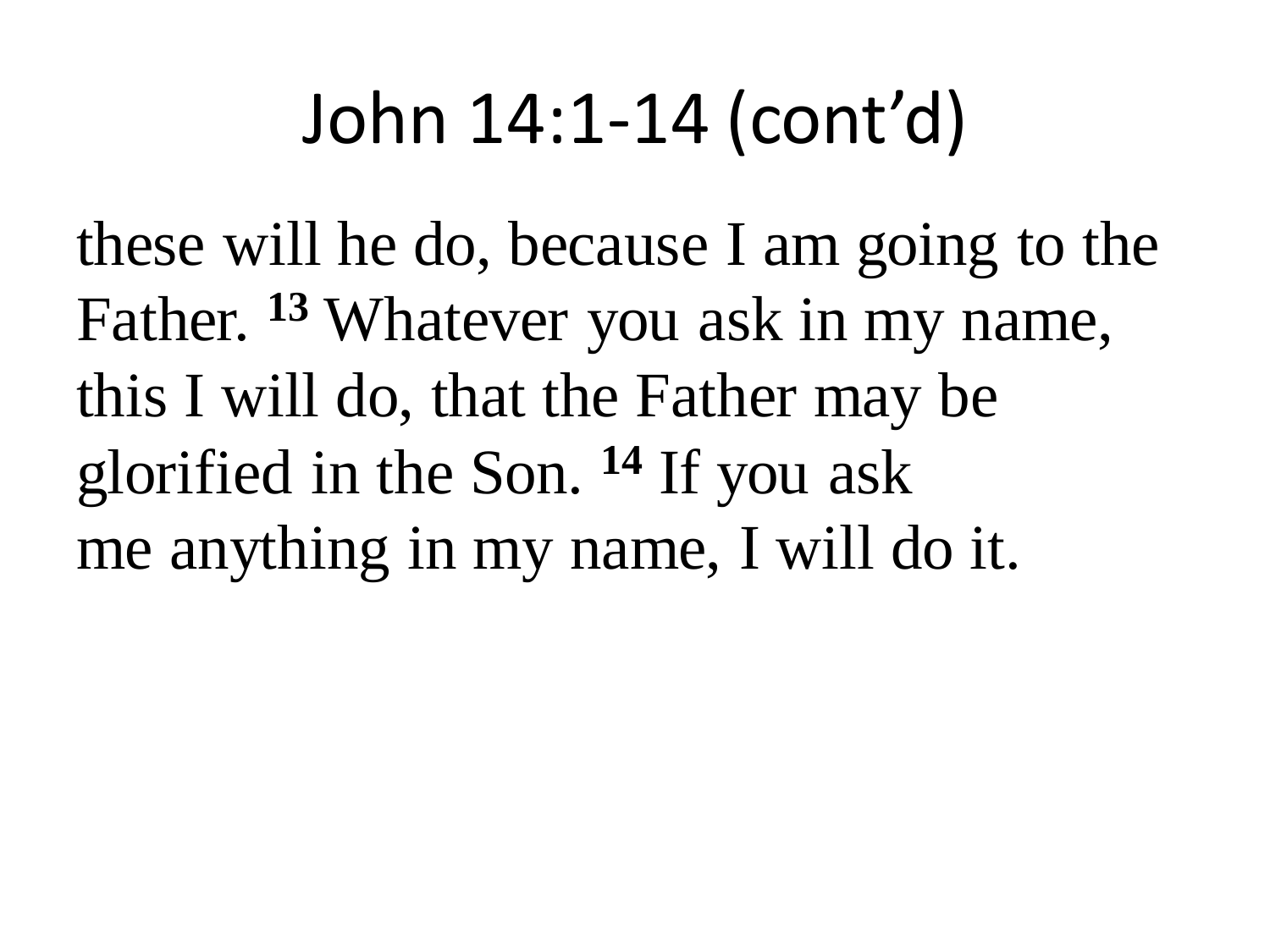约翰福音 14:1-14

1你們心裡不要憂愁 · 你們信 神、也當信我. 2 在我父的家裡、有許多住處. 若是沒有、 我就早已告訴你們了. 我去原是為你們預備 地方去. 3我若去為你們預備了地方、就必再 來接你們到我那裡去. 我在那裡、叫你們也 在那裡. 4我往那裡去、你們知道. 那條路、 你們也知道. (有古卷作我往那裡去你們知道 那條路). 5多馬對他說、主阿、我們不知道 你往那裡去、怎麼知道那條路呢.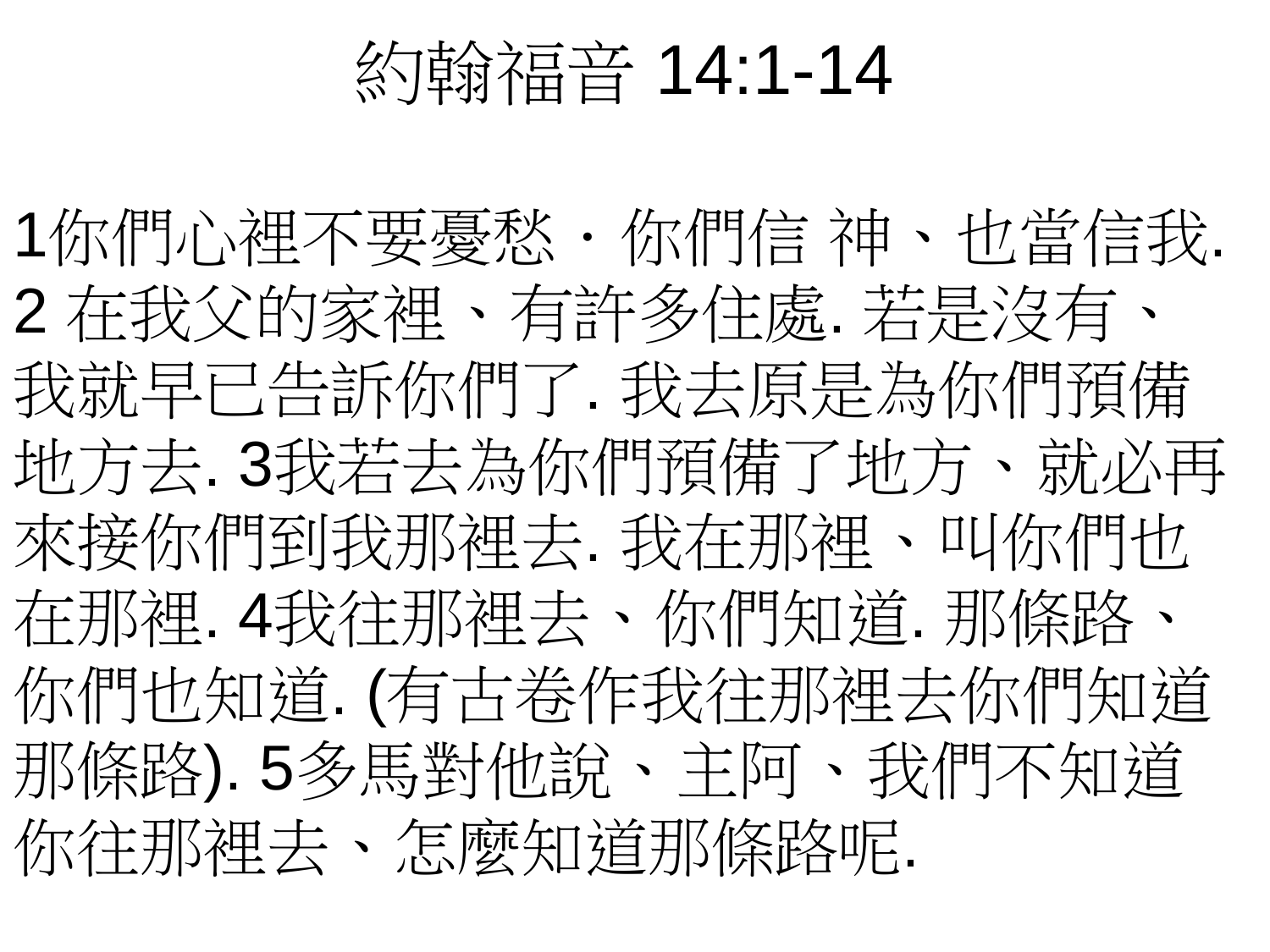6耶穌說、我就是道路、真理、生命. 若不藉 著我、沒有人能到父那裡去. 7你們若認識我、 也就認識我的父 · 從今以後、你們認識他、 並且已經看見他. 8腓力對他說、求主將父顯 給我們看、我們就知足了. 9耶穌對他說、腓 力、我與你們同在這樣長久、你還不認識我 麼. 人看見了我、就是看見了父·你怎麼說、 將父顯給我們看呢.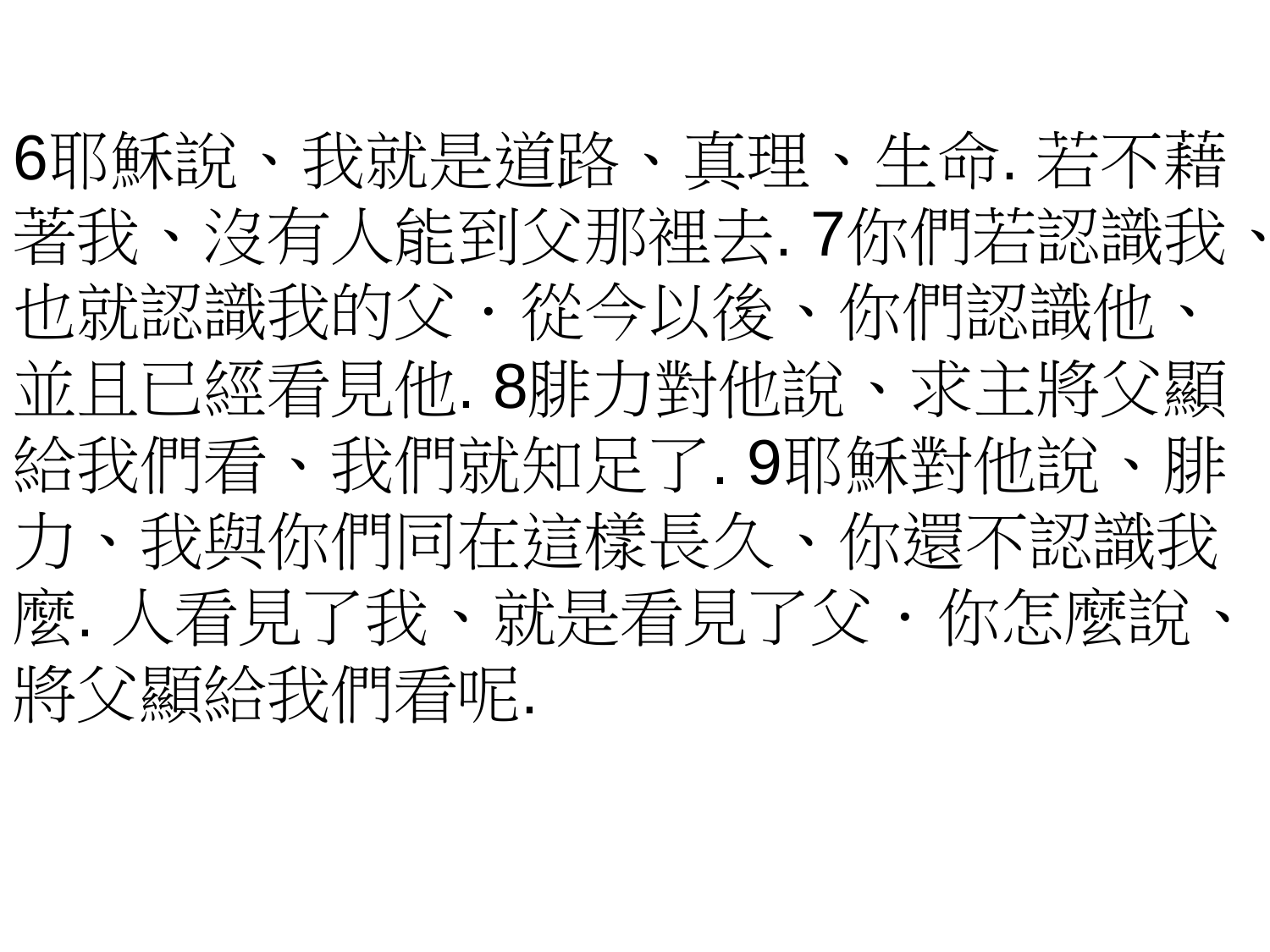10我在父裡面、父在我裡面、你不信麼. 我 對你們所說的話、不是憑著自己說的、乃是 住在我裡面的父作他自己的事. 11你們當信 我、我在父裡面、父在我裡面.即或不信、 也當因我所作的事信我. 12我實實在在的告 訴你們、我所作的事、信我的人也要作.並 且要作比這更大的事 · 因為我往父那裡去. 13你們奉我的名、無論求甚麼、我必成就、 叫父因兒子得榮耀. 14你們若奉我的名求甚 麼、我必成就.